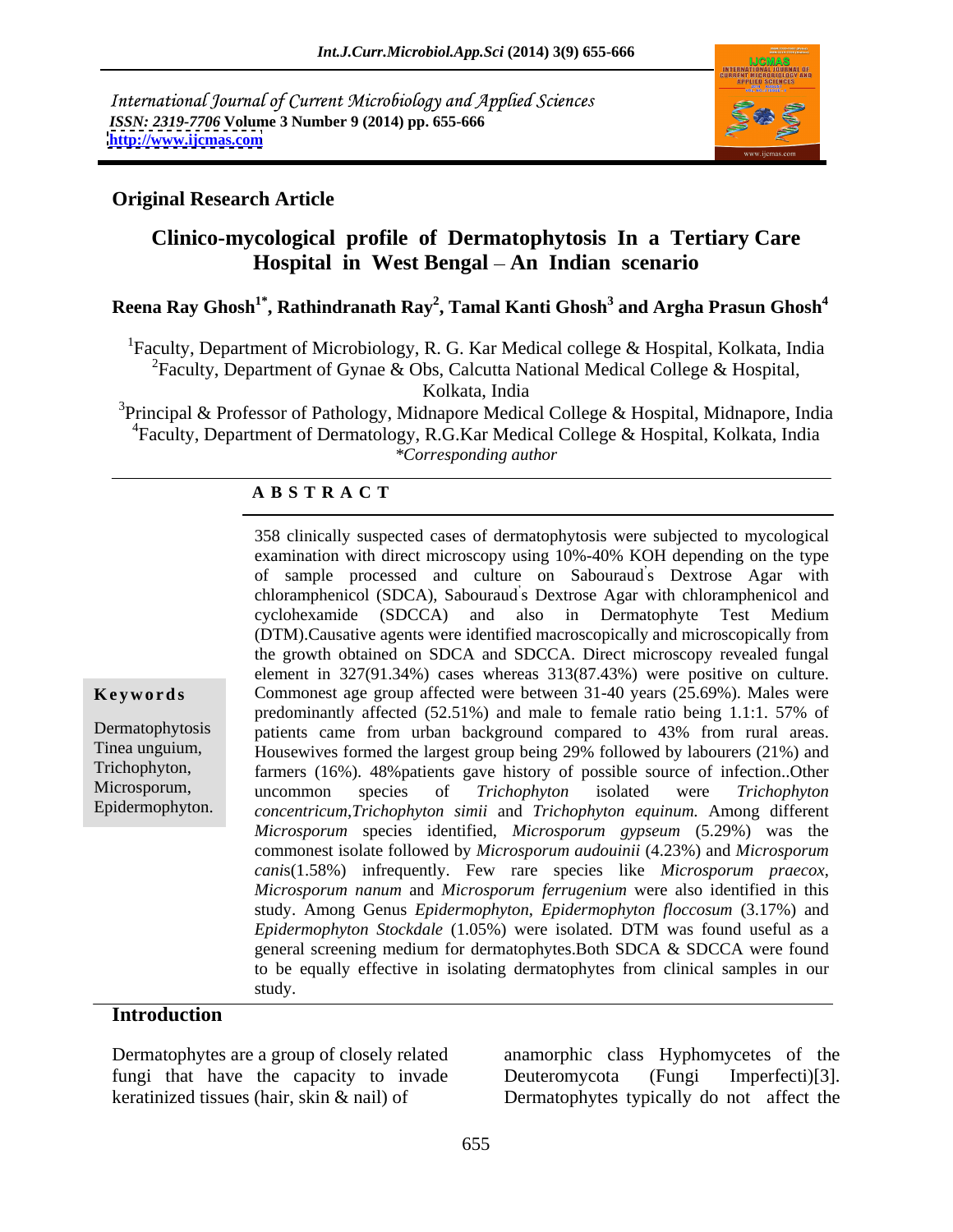mucous membranes rather affects 2014 conducted at R.G.Kar Medical keratinized tissues and spread by direct contact with infected human beings (anthropophilic organisms), animals (zoophilic organism), soil (geophilic The study population comprised of 358 organisms) and also by indirect way from clinically suspected cases of fomites[4]. Traditionally infections caused<br>dermatophytoses attending Dermatology by dermatophytes (ringworm) have been named according to the anatomical locations involved, by appending the Latin term designating the body site after the word

Dermatophytosis is a major public health problem in the world today. The subject of the matrix of Dermatophytosis is common in tropical countries like India and may reach epidemic proportion in areas with high rate of literacy rate. humidity, over population. and poor hygienic conditions [6]. The disease is more frequent among men than woman. Several factors have been implicated to increase in disease such as trauma, increased sweating

Despite increasing reports of the complete state of the contract of dermatophytoses in different tropical and subtropical countries, there is scanty data on this issue from India especially from West Bengal which is situated in the Eastern part

The present study was undertaken with the objectives include to determine the  $\frac{1}{1}$  examined individually incidence, contributing factors associated with dermatophytoses and occupational consequences related to disease. Also to isolate and characterise the causative The affected area was swabbed with 70% dermatophytes and the species prevalent in

This is a cross-sectional and observational From the nails study over a period of two and a half (2.5) years from September 2011 to February

College& Hospital, Kolkata in West Bengal.

Tinea' [5]. hospital which is a tertiary care hospital clinically suspected cases of dermatophytoses attending Dermatology outpatients department at R.G.Kar Medical College & Hospital, Kolkata during a period of two and a half  $(25)$  years i.e from .5) years i.e from September 2011 to February 2014. Our caters patients from densely populated metro city of Kolkata along with a wide suburban area surrounding it. Majority of the people are from rural areas with low socioeconomic background and poor literacy rate.

and diabetes [7].<br>also made as to exposure to animals, cases Detailed history of onset of disease, duration of symptoms, trauma, occupation, drugs, associated co morbid conditions, family and personal history was taken. Enquiries were or any other suspected sources.

## **Collection and processing of the sample**

of India. with lesions at clinically different sites Samples were collected from affected lesions. Whenever the patients presented samples were collected from all those sites and each of these were processed and examined individually.

## **Collection of samples from skin:**

this part of country. with a flame sterilized blunt scalpel. The **Materials and Methods** of lesion without injuring the skin surfaces. The affected area was swabbed with 70% alcohol and the active edge of lesion scraped scrapings were collected from active margin

### **From the nails**

The affected nails were swabbed with 70%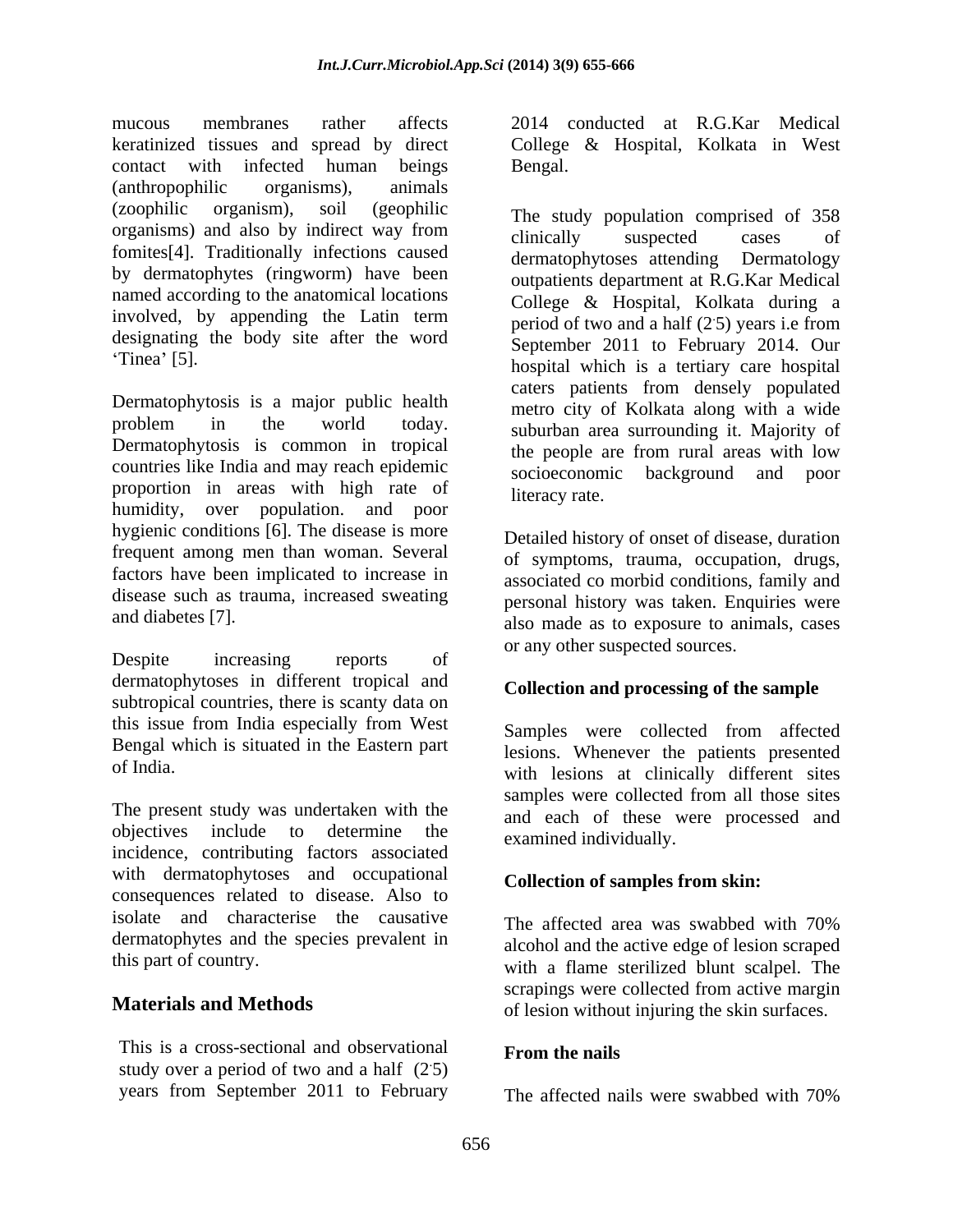nail tissue. Nail clippings were also

The same procedure as mentioned for skin scrapings was followed, in addition few affected hairs were also epilated and collected with a pair of flame sterilized possible due to hair fragility as in 'black dot' earlier. Inoculations were<br>in 'Tinea capitis', a sterile scalpel was used sites at well spaced in Tinea capitis', a sterile scalpel was used sites at well spaced interval onto to scrape scales surrounding the hair root Sabouraud's dextrose agar slants with and excavate the remaining portions of the chloramphenicol (0.05mg/ml) and hair root. (0.5mg/ml)[6,9].

direct KOH examination and remaining part alone on DTM slopes for isolating causative dermatophytes.These three culture quality control measures. DTM is a selective SDCCA was examined for colony medium recommended for the isolation and morphology, texture, pigmentation on cultivation of pathogenic dermatophytic fungi. It is a modification of a commercial formulation made by Taplin et al in 1969[6,8]. Microscopic examination of colony was

Skin and hair specimens were subjected to hyphal modifications, various reproductive

alcohol after which the nails were scraped 10% KOH solution. The preparation was deeply enough to obtain recently affected kept at room temperature for 30 mins. Nail collected in addition to nail scrapings from dipped in 40% KOH solution. Subsequently the lesions whenever it is feasible. examination was done under low power **From the scalp** entries and separate the scalp of the scalp of the branching and septate hyphae and separate scalp clippings and scrapings were kept overnight objective (10x) of the microscope for branching and septate hyphae and confirmation was made by high power objective (40x) of it.

### **Culture Culture**

forceps. Care was taken to collect the basal Skin, hair and nail samples were inoculated portion of hair (hair stub) as the fungus was after reducing the size of the samples to usually found in this area. If it is not approximately to 1 mm as it was mentioned The nail clippings and hair samples were cut growth of bacteria and cyclohexamide was into small fragments of 1mm in size. Out of used to inhibit the growth of saprophytic the material collected, part of it was used for fungi. Inoculations of specimens were also was used to inoculate onto Sabouraud dermatophytes where mixed pathogens were dextrose agar with chloramphenicol suspected. The tubes were incubated in (SDCA), Sabouraud dextrose agar with BOD incubator at  $28^{\circ}$ c and also at room chloramphenicol & cyclohexamide temperature to achieve good growth of some (SDCCA) and Dermatophyte test medium dermatophytes which prefer a little higher (DTM) with supplement to isolate the temperature. The tubes were examined at media used in our mycology laboratory were growth and the progress of growth was also obtained as dehydrated media (manufacturer noted. Culture tubes not showing any HiMedia Laboratories, Mumbai) and growth were discarded after six weeks of prepared in-house following stringent incubation. Any visible growth on SDCA or earlier. Inoculations were done at four (4) sites at well spaced interval onto Sabouraud's dextrose agar slants chloramphenicol (0 05mg/ml) and cyclohexamide (0 5mg/ml)[6,9]. Chloramphenicol was added to inhibit the done on DTM slopes for isolating  $^{0}$  and also at room c and also at room regular intervals for evidence of fungal SDCCA was examined for colony morphology, texture, pigmentation on surface (obverse), pigmentation on reverse.

**KOH examination** mount to examine the hyphal structure, done by doing a lactophenol cotton blue different vegetative structures formed by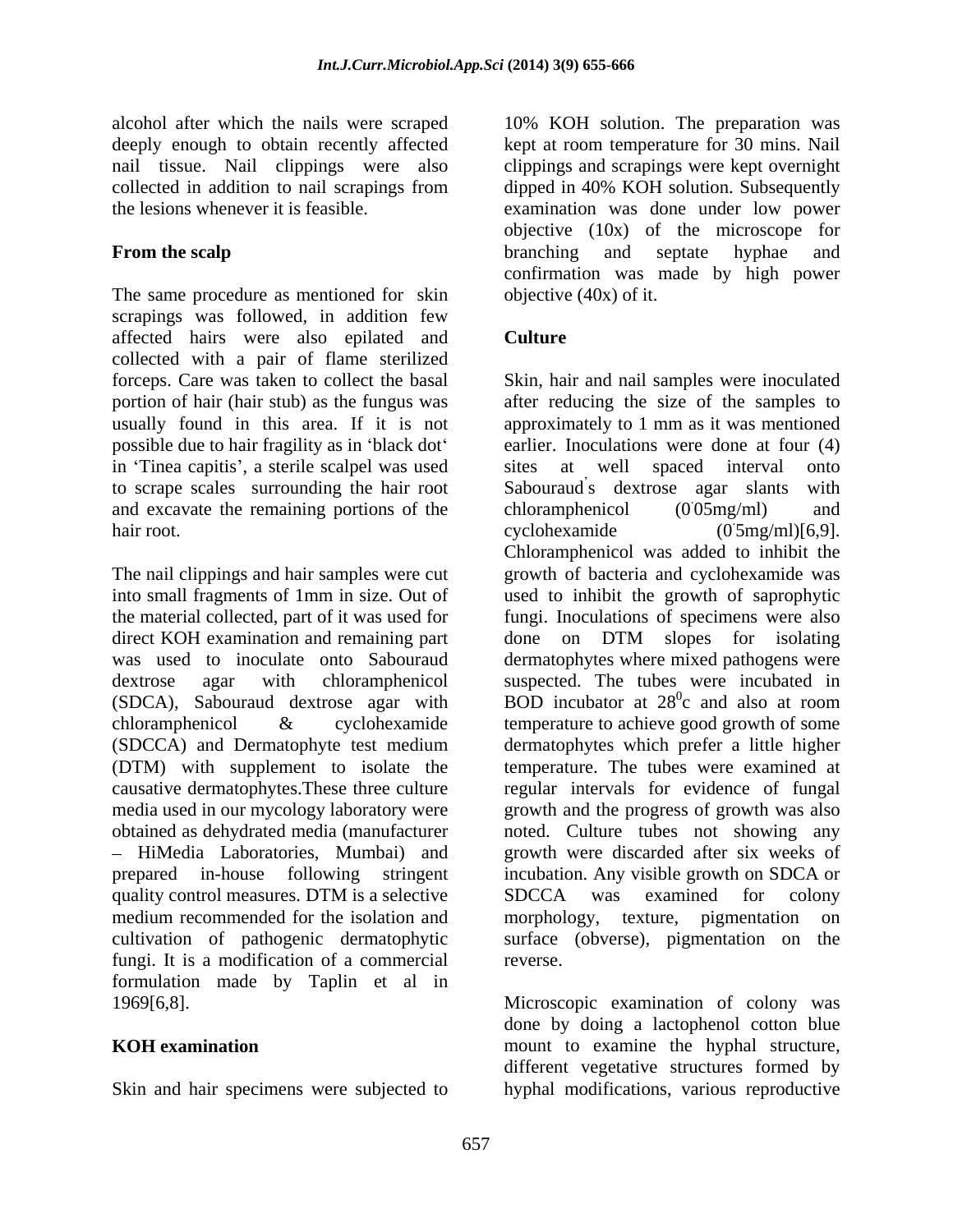## **Results and Discussion**

Among 358 clinically diagnosed cases of dermatophytosis, tinea unguium was the most common clinical types 313(87.43%) samples. Out of 313 culture (267/358,74.58%). But dermatophytes were isolated only in 109 cases among 267 clinically diagnosed onychomycosis cases. The other onychomycotic cases had etiology of non-dermatophytic molds. The study group comprised of (358 clinically diagnosed cases of dermatophytosis) types) were not observed in any case. 188(52.51%) males and 170(47.48%) females [Fig-2]. Male outnumbered female with a ratio of  $11:1$ . The commonest age group affected was  $31-40$  yrs  $(25.69\%)$ followed by 41-50 years (19.83%) [Table-1]. Which were *Trichophyton concentricum*,<br> *Trichophyton simii* and *Trichophyton* Dermatophytosis were commonest among housewives (29%) followed by labourers (21%) and farmers (16%). corporis and tinea pedis respectively.

48% of cases gave history of contact with possible sources of infection like history of contact with cases 13%, history of contact with animals  $22\%$ , history of both contact<br>with animals  $\&$  cases 5% and history of similar episodes in the past 8%. History of especially in tinea unguium. This confirms that dermatophyte infections are transmitted from person to person by sharing common household things and fomites [6].Co diagnosed cases. The commonest co-morbid condition being diabetes mellitus (Type-2) followed by atopy (asthma, eczema) and

Tinea unguium was the most common lesion accounting for 74.58% of cases followed by .58% of cases followed by

structures like microconidia, macroconidia Tinea capitis 893%, Tinea corporis 865%, and chlamydoconidia. Urea hydrolysis was Tinea pedis 3 used to distinguish some species of Other clinical types like Tinea manum and Trichophyton and Microsporum. Tinea faciei were found as rare types and .65%, .35% and Tinea cruris 3 .07%. only in  $0.83\% \& 0.55\%$  of cases [Table-1].

> Direct microscopy (KOH mount) revealed fungal hyphae in 327(91.34%) samples .34%) samples whereas culture positivity was found in positive samples 11 were negative on microscopy (KOH mount). Thus in 20/358 (5.58%) samples showed no evidence of fungi either on direct microscopy or by culture [Table-2]. It is noteworthy that lesions in the mixed sites (mixed clinical types) were not observed in any case.

.48%) .1:1. The commonest age Trychophyton were isolated from three .69%) different clinical types of dermatophytosis It is noteworthy that, three rare species of which were *Trichophyton concentricum, Trichophyton simii* and *Trichophyton equinum* from cases of tinea unguium, tinea

with animals  $\&$  cases 5% and history of  $\qquad$  migration. Few summers have investigated the trauma was also important in 23% cases the developing world, and consequently, morbidity was noted in 18% of clinically caused by superficial mycoses in different alcoholic liver disease.  $\frac{1}{2}$  of that country; furthermore, incidence and Duration of symptoms ranged from 15 days representative of the population sampled, to 5 years, mean duration being 2 .5 months. which may have associated risk factors for The epidemiology of superficial fungal infections has changed significantly in the last century and reflects changes in socioeconomic conditions, lifestyles and migration. Few studies have investigated the etiology of superficial fungal infections in the developing world, and consequently, there is less knowledge of changes in their epidemiology [10, 11]. It is difficult to ascertain reliably the overall incidence and prevalence of the various skin diseases caused by superficial mycoses in different parts of the world because studies of one region of a country may not be a true representation of the overall disease pattern prevalence figures may only be infection [12].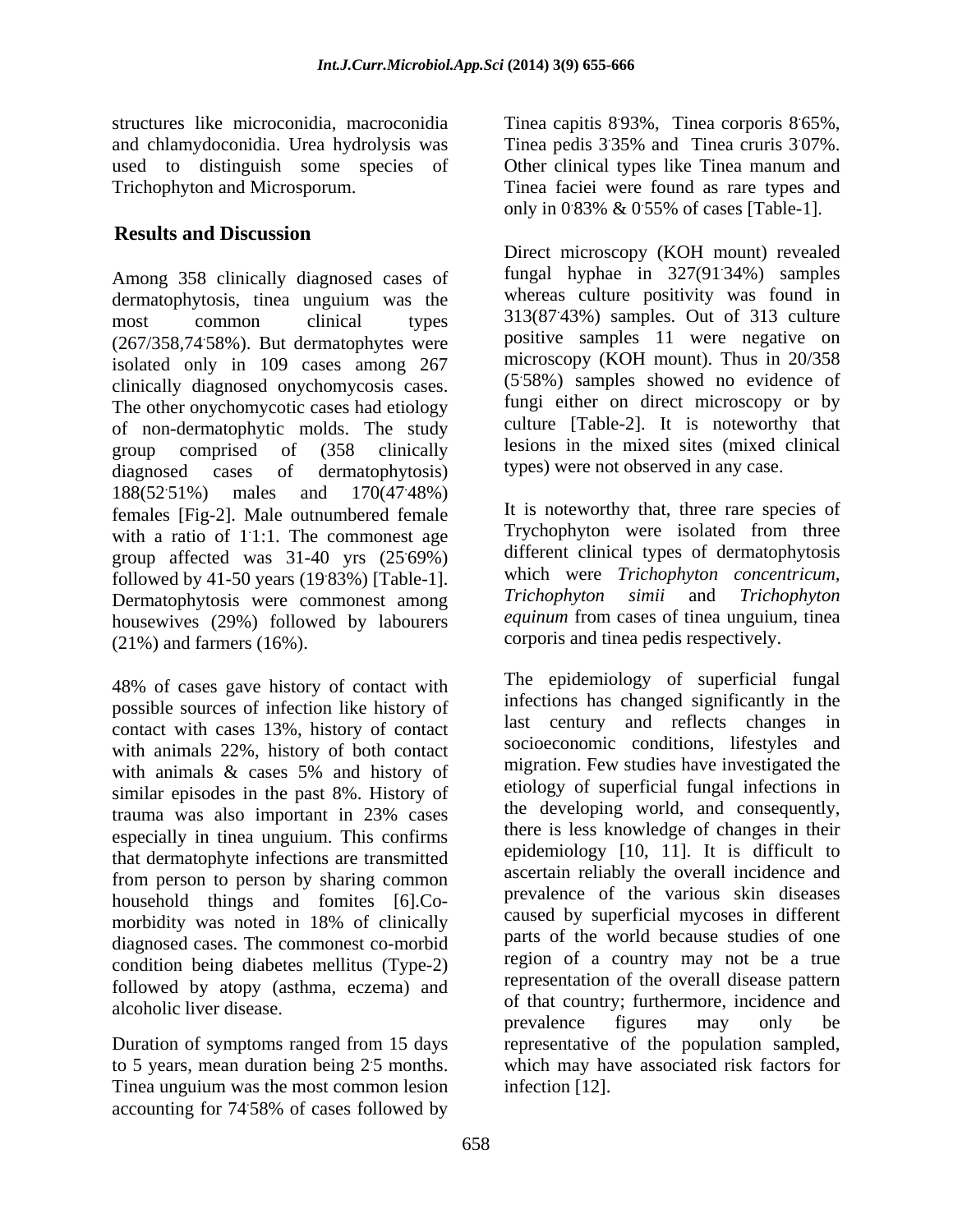Dermatophytes are widely prevalent in our studies[6,13,21]. In the present study high part of world. The higher incidence of positivity both in direct microscopy (KOH dermatophytosis could be attributed to environmental conditions. In the present along with use of good quality culture media study, dermatophytosis was found to be prepared following stringent quality control commonest in the age group 31-40 yrs which is in contrast to others [6,13,14]. With accuracy in clinical diagnosis may be Higher incidence was noted amongst males  $(52.51%)$  than in females  $(47.48%)$ , ratio .48%), ratio studies. Higher incidence in males may be because they are exposed to outdoor with Tinea capitis(893%) and Tinea greater physical activity and more prone to corporis(8.63%) which differs from most of

[13, 16]. others [4, 6].

studies [13, 16, 17]. Predominant clinical (21.16%), T.schoenleinii (6.34%), types noticed among housewives were T.saudanense (4.76%) and T.violaceum six (6) months suggesting the chronicity of genus Trichophyton namely T.

tinea infection was noted which is in contrast to other studies [20].  $\qquad \qquad$  by M. audounii(4.23%) and M.

microscopy and  $313/358$   $(8743%)$  were culture positive which is close to the findings of Balakumar Srinivasan et al[4] but does not corroborate with majority of the the total dermatophytes isolated in this study

mount) and culture reflects technical skill measures. Moreover the selection of cases an added factor.

being 11:1 which well with most of the Tinea unguium(74.58%) was observed as the trauma [15]. the studies conducted in different parts of 57% patients came from urban background observed were Tinea cruris[6] and Tinea compared to 43%came from rural areas corporis[4,13]. Among various clinical which can be explained as urban patients conditions, Tinea capitis was common in seek medical advice sooner due to children below the age of 12 years. This awareness and accessibility of medical care finding in our study corroborates well with most common clinical condition followed by Tinea capitis(893%) and Tinea .93%) and Tinea  $corporis(8.63%)$  which differs from most of India where the commonest clinical types others  $[4, 6]$ .

Housewives formed a major chunk of cases The most common fungal isolate was (29%) followed by labourers (21%) and Trichophyton verrucosum (23.8%) followed farmers (16%) in accordance with most of by T.rubrum (22.2%), T.mentagrophyte Tinea unguium' which may be correlated (2.11%). Overall Trichophyton was the most with their wet occupations. Regarding common genus (82.01%) which was in duration of disease, 65% patients had accordance with other studies [22, 23]. It is clinical symptoms persisting for more than noteworthy that three uncommon species of nail, hair and skin infections [13, 18]. concentricum, T.equinum and T.simii, an In the present study most common also identified during this study [Table-3]. association was found with atopy followed In the present study, among the different by diabetes mellitus which is in conformity species of genus Microsporum(13.7%) with other reports[13,19] but no concomitant isolated, Microsporum gypseum(5.29%) was 327/358 (91.34%) were positive by direct M.nanum, M.praecox and M. ferrugenium (21.16%), T.schoenleinii (6.34%), T.saudanense (4.76%) and T.violaceum accordance with other studies [22, 23].It is genus Trichophyton namely T. unusual aetiology of dermatophytosis were found as the most common isolate followed by M. audounii(4.23%) and M. canis(1.58%).Some rare species like were identified in this study[Table-4].

Genus Epidermophyton constitutes 4.23% of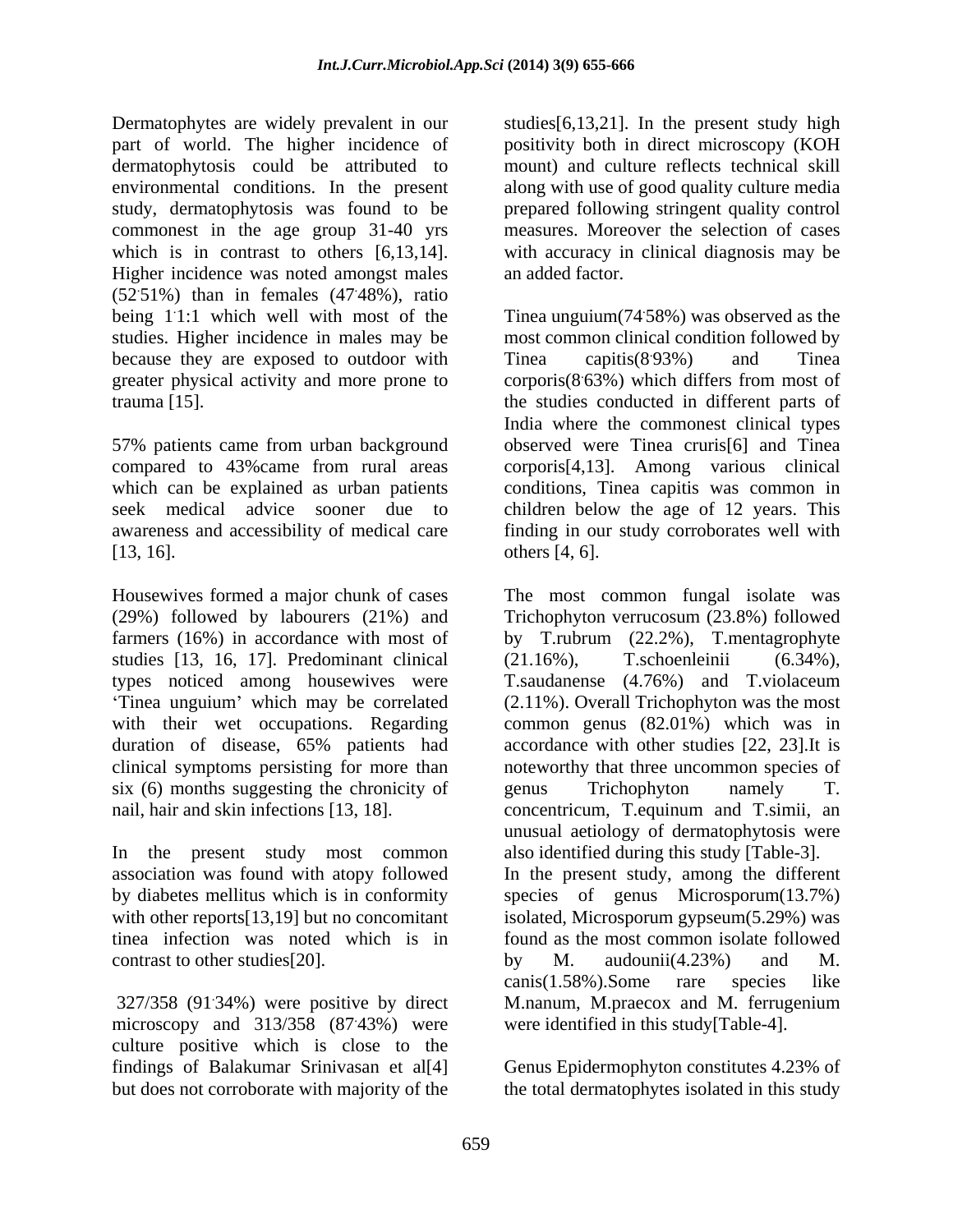corporis, one from each clinical type [Table- 5].

predominant isolate which is a zoophilic fungus that signifies contact of people with donmestic and pet animals intensely, from other part of India. DTM is more

dermatophytes) which could be accounted in our Mycology laboratory.

among which E.floccosum (3.14%) were due to patient's interaction with soil and predominant species. But it is interesting to domestic animals [24]. Ranganathan et al note that E.stockdaleae had also been reported isolation of M.gypseum from the isolated from Tinea unguium and Tinea dermatophytosis of domestic and pet animals in and around Chennai [25].

Most of the isolates obtained were etiological agents of dermatophytosis in this anthropophilic dermatophytes of Genus part of West Bengal where the climatic Trichophyton, Microsporum and Epidermophyton which reflects the source conditions, low literacy rate and lack of of infection are from cases. However knowledge about the disease plays crucial Trichophyton verrucosum was the role in causation and chronicity of the especially in rural Bengal. useful as a general screening medium and Present study also showed the higher compared to SDCA & SDCCA which are isolation of M.gypseum (geophilic found equally effective identification media The present study gave an insight about the condition, occupation, socioeconomic disease. In case of commonest lesion, species isolated and other variables it differs from other part of India. DTM is more the isolation of dermatophyte is also rapid in our Mycology laboratory.

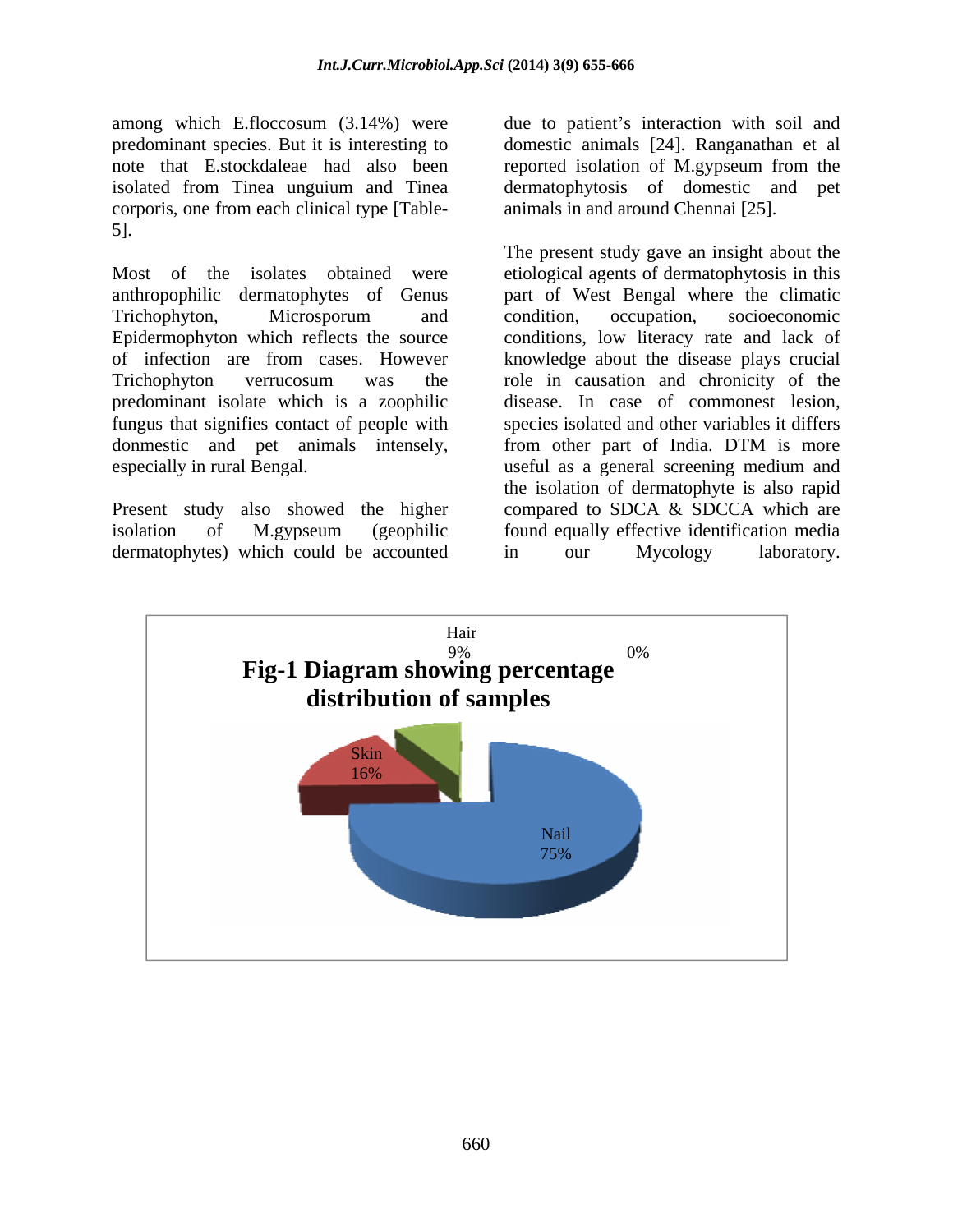| Clinical                                  | Total                | no. Age    | $11-20$  | $21 - 30$ | $31 - 40$ | $41 - 50$ | $51-60$ | $>60$ yrs                                          |
|-------------------------------------------|----------------------|------------|----------|-----------|-----------|-----------|---------|----------------------------------------------------|
| manifestation of samples $\vert$ 0-10 yr. |                      |            | yrs      | yrs       | yrs       | yrs       | Yrs     |                                                    |
|                                           | $n = (% )$           | $n = (\%)$ |          |           |           |           |         |                                                    |
| T. unguium                                | $267(7458)$ 04(1.49) |            | 18(6.74) | 38        | 67(250)   |           |         | $\vert 59(220) \vert 47(176) \vert 34(1273) \vert$ |
| T.capitis                                 | 32(8.93)             | 18(565)    |          | 03        | 00        | 02        | $00\,$  | 02                                                 |
| T. corporis                               | 31(8.65)             | 00         | ∪∠       | $\Omega$  | 12        | 10        | 03      | 04                                                 |
| T. pedis                                  | 12(335)              | 00         | 00       | 03        | 05        | $00\,$    | 02      | 02                                                 |
| T. cruris                                 | 11(307)              |            | 00       | 01        | 07        | $00\,$    | 03      | 00                                                 |
| T. manum                                  | 03(0.83)             | 00         | 00       | 02        | 01        | $00\,$    | 00      | 00                                                 |
| T. faciei                                 | 02(0.55)             | VV         |          | - 00      | $00\,$    | $00\,$    | 01      | $00\,$                                             |
| Total                                     | 358                  | 22(6.14)   | 28       | 47        | 92(25.6)  | 71(198)   | 56      | 42                                                 |

**Table.1** Dermatophytosis with reference to clinical manifestation versus age group n, (%)

Tinea unguium(T.unguium), Tinea capitis(T.capitis), Tinea corporis(T. corporis),Tinea pedis(T.pedis),Tinea cruris(T.cruris), Tinea manum(T.manum), Tinea faciei(T.faciei).

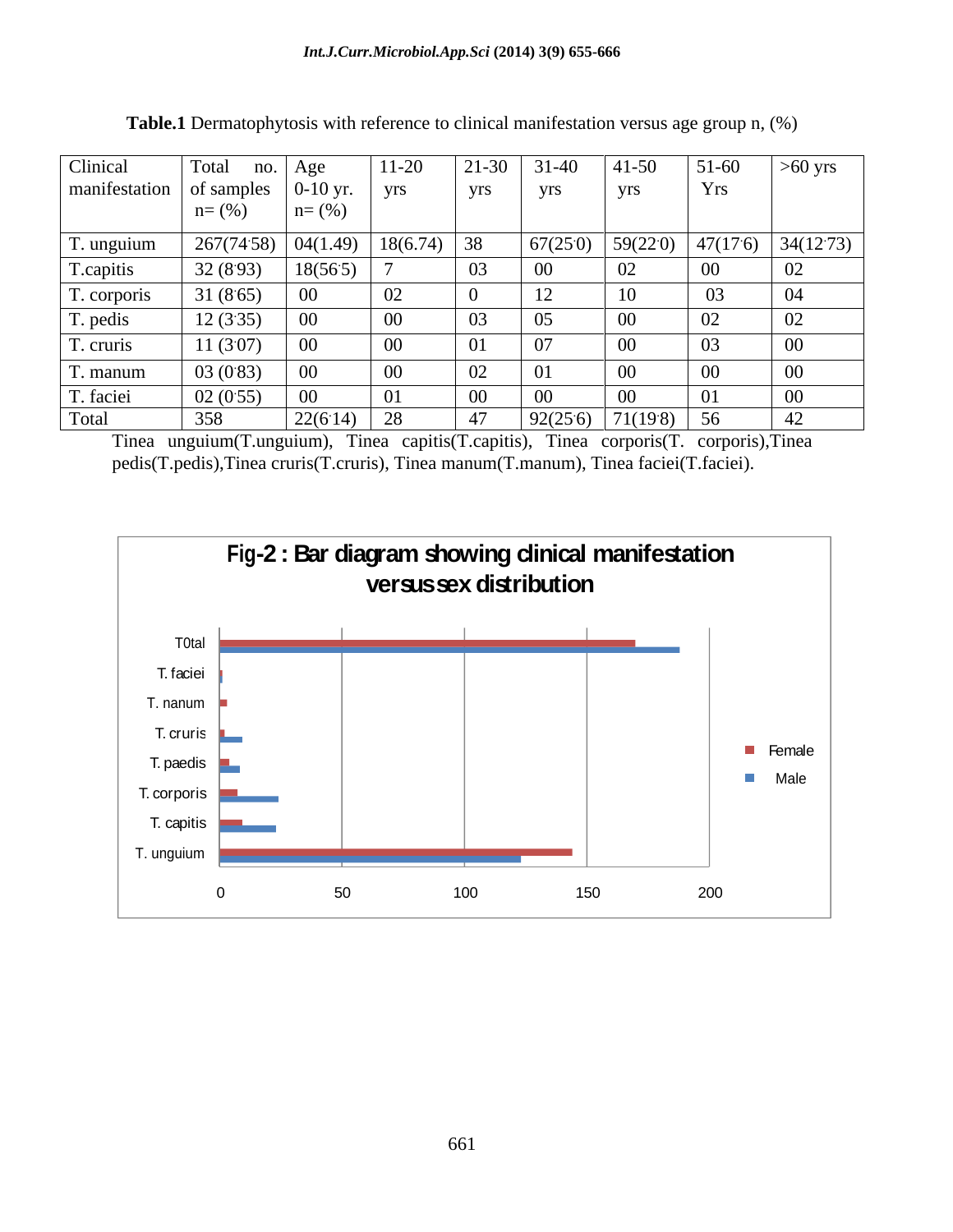|                                         | Samples $n = (\frac{6}{6})$ |
|-----------------------------------------|-----------------------------|
| Total KOH positive                      | 327 (91:34)                 |
| KOH positive & culture negative         | 25 (698)                    |
| KOH negative & culture positive         | 11(307)                     |
| Total culture positive<br>Both positive | 313 (8743)<br>302 (84:35)   |
| Both negative                           | 20 (558)                    |

**Table.2** Microscopy and culture positivity of 358 clinical samples

## **Table.3** Dermatophytes (Trichophyton species) isolated from different Clinical types: n (%)

| <b>Clinical</b>                   | $\textbf{Species} \rightarrow$ |                |                                                        |         |          |              |                |
|-----------------------------------|--------------------------------|----------------|--------------------------------------------------------|---------|----------|--------------|----------------|
| types $\downarrow$                | T.verrucosu-                   | <b>T.rubrm</b> |                                                        |         |          |              |                |
|                                   | -11                            |                |                                                        |         |          |              |                |
| T.unguium                         | 40                             | 21             | 30                                                     |         |          |              | 103            |
| T.capitis                         |                                |                |                                                        |         |          |              | 1 <sub>0</sub> |
| T.corporis                        |                                |                |                                                        |         |          |              | 19             |
| T.pedis                           |                                |                |                                                        |         |          |              |                |
|                                   |                                |                |                                                        |         |          |              |                |
| T.cruris                          |                                |                |                                                        |         |          |              | -8             |
| T.manum                           |                                |                |                                                        |         |          |              |                |
|                                   |                                |                |                                                        |         |          |              |                |
| T.faciei                          |                                |                |                                                        |         |          |              |                |
| and the control of the control of |                                |                |                                                        |         |          |              |                |
| Total                             | 45(2380)                       | 42(222)        | 40(21.16)                                              | 12(634) | 9(4.765) | 4(2.11)      | 152            |
|                                   |                                |                | $\pi$ . $\cdot$ 1 $\pi$ . 1 $\pi$ $\alpha$ . $\cdot$ 1 |         |          | $\mathbf{r}$ |                |

*T.concentricum-*1, *T.equinum-*1, *T. Simii-*1 **Total**   $=155(8201\%)$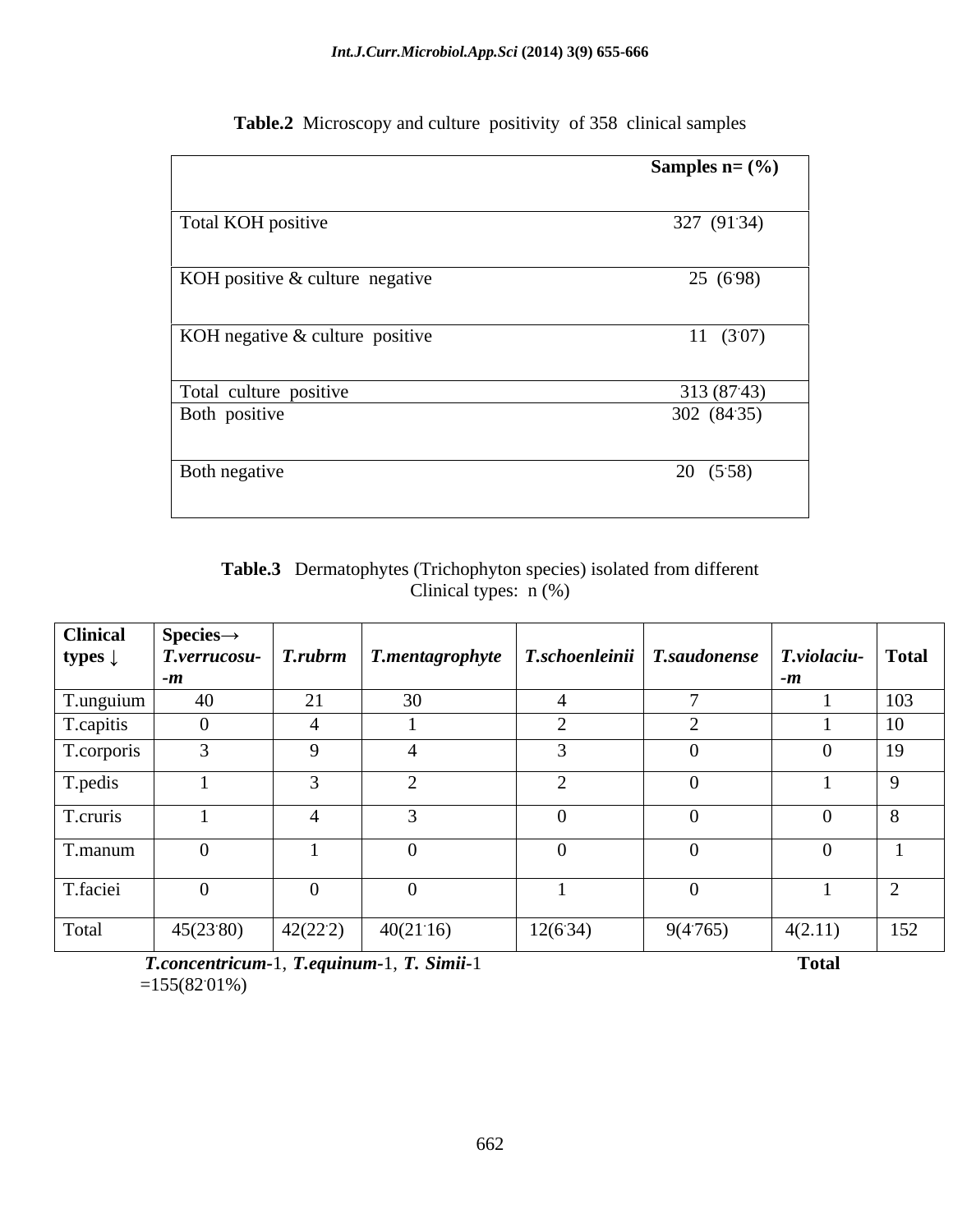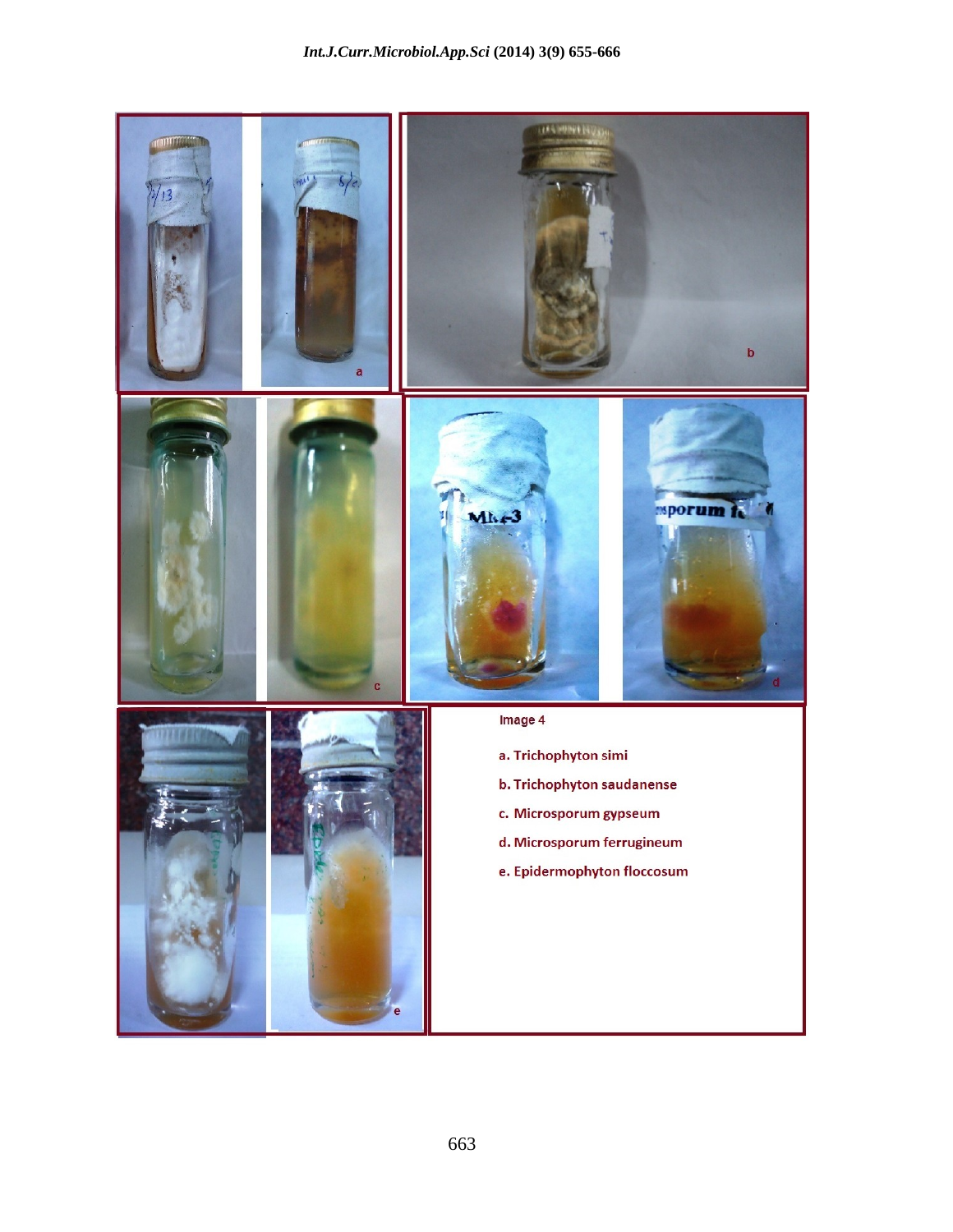

| $\cdot$ $\sim$ $\sim$<br>L'able.<br>i isolated from differen<br>: (Microsporum species):<br>natophyte<br>$-$<br>. |  |
|-------------------------------------------------------------------------------------------------------------------|--|
| a types.<br>1 W<br>1n10<br>amncai                                                                                 |  |

| <b>Clinical</b>    | Species-  |          |         |  |                                                                                    |         |
|--------------------|-----------|----------|---------|--|------------------------------------------------------------------------------------|---------|
| types $\downarrow$ |           |          |         |  | M.audounii   M.gypseum   M. canis   M. praecox   M. nanum   M. ferruginium   Total |         |
| T.unguiun          |           |          |         |  |                                                                                    |         |
| f.capitis          |           |          |         |  |                                                                                    |         |
| T.corporis         |           |          |         |  |                                                                                    |         |
| T.pedis            |           |          |         |  |                                                                                    |         |
| T.cruris           |           |          |         |  |                                                                                    |         |
| T.manum            |           |          |         |  |                                                                                    |         |
| T.faciei           |           |          |         |  |                                                                                    |         |
| Total              | $8(4.23)$ | 10(5.29) | 3(1.58) |  |                                                                                    | 26(137) |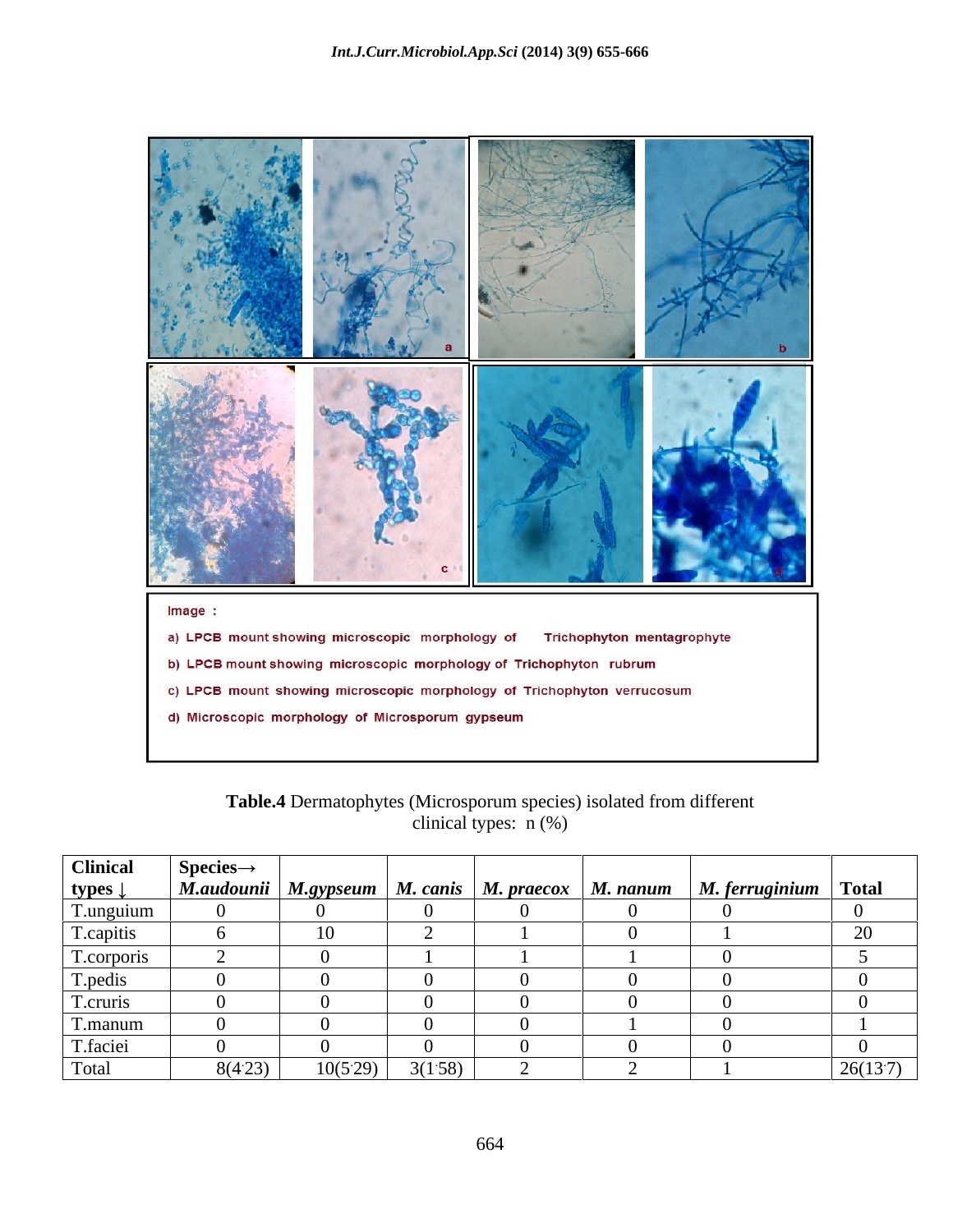| Clinical types $\downarrow$ | $\mathbf{Species}\rightarrow$<br>$E$ . floccosum | E. stockdale | <b>Total</b> |
|-----------------------------|--------------------------------------------------|--------------|--------------|
| T.unguium<br>T.capitis      |                                                  |              |              |
|                             | -0                                               |              |              |
| T.corporis                  |                                                  |              |              |
| T.pedis                     |                                                  |              |              |
| T.cruris                    |                                                  |              |              |
| T.manum                     |                                                  |              |              |
| T.faciei                    |                                                  |              |              |
| Total                       | 6(3.17)                                          | 2(105)       | 8(423)       |

 **Table.5** Dermatophytes (Epidermophyton species) isolated from different clinical types: n (%)

of Dermatology, R. G.Kar Medical College & Hospital for their kind<br>
cooperation and support<br>
31.101. cooperation and support.

- 1. DeiCas E, Vernes A. Parasitic *Annals of Biological Research* 2011; adaptation of pathogenic fungi to  $2(3)$ : 88-93.
- Dermatomycosis in and around
- 3. Weitzman I, Summerbell RC. The
- Epidemiology of dermatophytosis in
- **Acknowledgment** 5. Hay RJ, Moore M. Mycology. The authors are thankful to the department<br>Burns T, Breathnach S, Cox Griffiths *Rook <sup>s</sup> textbook of dermatology*. Burns T, Breathnach S, Cox Griffiths C, editors. 7th edition. London; Blackwel Science; 2004: 31.1- 31.101.
- **References** K. Mycological study of 6. Madhavi S, Rama Rao MV, Jyothsna K. Mycological study of dermatophytosis in rural population*. Annals of Biological Research* 2011; 2(3): 88-93.
- mammalian hosts. *Crit Rev Microbiol* 1986; 13:173-218. Diagnosis and management of 2. Patwardhan N, Dave R . common tinea infections. Am Fam 7. Noble SL, Forbes RC Stamm PL. common tinea infections. *Am Fam Physician* 1998; (10): 2424-2432.
	- Aurangabad. *Indian J Pathol Micro* 8. D. Taplin, N. Zaias, G. Rebell, H. 1999; 42(4):455-462. Blank. *Archives Dermatol* 1969; 9: 203-209.
- dermatophytes. *Clin Microbiol Rev* 1995; 8(2):240-259. 4. Balakumar Srinivasan. Rajan *Mycology, Lea and Febiger* 1977; 3 Suyambu, Thirunalasundari 9. CW Emmons, CH Binford, JP Utz, KL Kwon-Chung. *Medical*  :117-167
	- Thiagarajan, Jeeva Solomon. and around Tiruchirapally, Arendrup MC. Laboratory based Tamilnadu, India. *Asian Pacific J* survey of dermatophyte infections in *Tropical Dis* 2012; 2(4): 286-289. Denmark over a 10 year period. Acta10. Saunte DM, Svejgaard EL, Haedersdal M, Frimodt-Moller N,